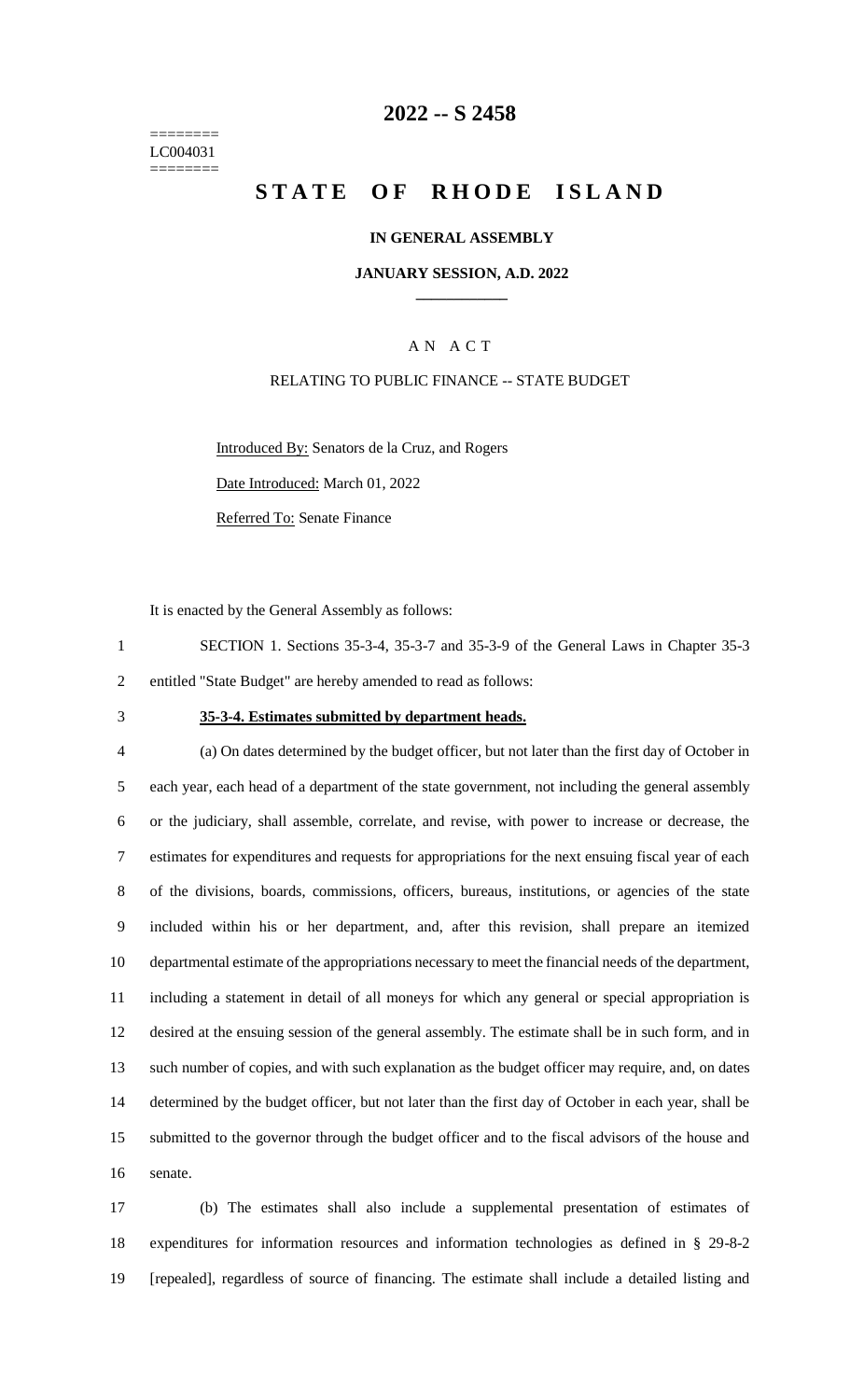explanation of expenses and the source of funds and shall be in such form, and in such number of copies, and with such explanation as the budget officer may require. Copies shall be provided directly to the house fiscal advisor, the senate fiscal advisor, and the Rhode Island information resources management board.

 (c) Commencing with the fiscal year beginning on July 1, 2023, and in accordance with the schedule provided in this section, the estimates for expenditures and requests for appropriations shall be based upon a justification by each department head of the budget of the department from a zero base. The budget request shall be accompanied by a statement giving facts and explanations of reasons for each item requested. It shall include a brief explanation of the functions of each of 10 the divisions, boards, commissions, officers, bureaus, institutions, or agencies of the state included 11 within the department and comments on its policies and plans, with such descriptive, quantitative, 12 comparative and other data as to work done and other information as is considered necessary or 13 desirable. "Zero-based budget" requests, so-called, are requests for appropriations based upon a 14 justification of a department from a zero base as if the budget for the department was being initiated for the first time and shall be required based upon the following schedule: (1) Beginning with the fiscal year beginning July 1, 2024, zero-based budgets shall be 17 submitted by twenty percent (20%) of state departments, being those departments which submitted 18 the lowest budget requests for the fiscal year beginning July 1, 2023; (2) Beginning with the next fiscal year, zero-based budgets shall be submitted by twenty percent (20%) of state departments, being those submitting the lowest budget requests for the fiscal year beginning July 1, 2024, except for those departments included in subsection (c)(1) of this section; (3) Beginning with the next fiscal year, zero-based budget requests shall be submitted by 24 twenty percent (20%) of state departments submitting the lowest budget requests for the fiscal year beginning July 1, 2025, except for those departments included in subsections (c)(1) and (2) of this section; (4) Beginning with the next fiscal year, zero-based budget requests shall be submitted by twenty percent (20%) of state departments submitting the lowest budget requests for the fiscal year 29 beginning July 1, 2026, except for those departments included in subsections (c)(1),(2), and (3) of 30 this section; (d) For the fiscal year beginning July 1, 2027, and thereafter, zero-based budgets shall be 32 submitted by all remaining state departments. The budget officer shall provide copies to the house fiscal advisor and senate fiscal advisor. **35-3-7. Submission of budget to general assembly -- Contents.**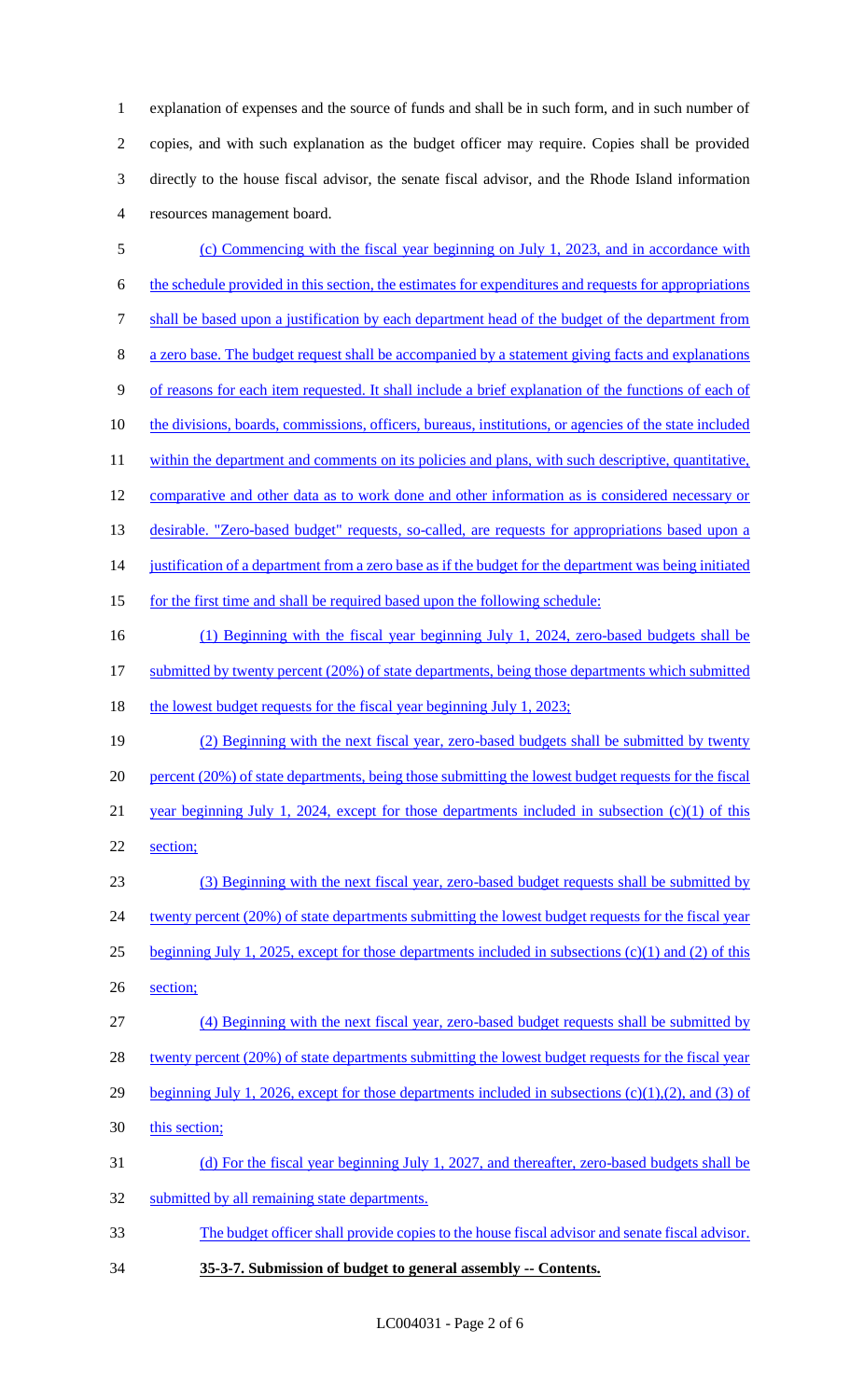(a) On or before the third Thursday in January in each year of each January session of the general assembly, the governor shall submit to the general assembly a budget containing a complete plan of estimated revenues and proposed expenditures, with a personnel supplement detailing the number and titles of positions of each agency and the estimates of personnel costs for the next fiscal year, and with the inventory required by § 35-1.1-3(b)(5). Provided, however, in those years that a new governor is inaugurated, the new governor shall submit the budget on or before the first Thursday in February. Beginning with the fiscal year beginning July 1, 2023, and in accordance with the schedule set forth in § 35-3-4, the budget submitted by the governor shall be a "zero-based budget," a budget based upon a justification of each department's estimate of expenditures and 10 requests for appropriations from a zero base. In accordance with the schedule set forth in § 35-3-4, 11 the entire budget for the fiscal year beginning July 1, 2027, shall be a zero based budget. In the budget the governor may set forth in summary and detail: (1) Estimates of the receipts of the state during the ensuing fiscal year under laws existing at the time the budget is transmitted and also under the revenue proposals, if any, contained in the budget, and comparisons with the estimated receipts of the state during the current fiscal year, as well as actual receipts of the state for the last two (2) completed fiscal years. (2) Estimates of the expenditures and appropriations necessary in the governor's judgment for the support of the state government for the ensuing fiscal year, and comparisons with appropriations for expenditures during the current fiscal year, as well as actual expenditures of the state for the last two (2) complete fiscal years; provided, further, in the event the budget submission includes any transfers of resources from public corporations to the general fund, the budget submission shall also include alternatives to said transfers. (3) Financial statements of the: (i) Condition of the treasury at the end of the last completed fiscal year; (ii) Estimated condition of the treasury at the end of the current fiscal year; and (iii) Estimated condition of the treasury at the end of the ensuing fiscal year if the financial proposals contained in the budget are adopted. (4) All essential facts regarding the bonded and other indebtedness of the state. (5) A report indicating those program revenues and expenditures whose funding source is proposed to be changed from state appropriations to restricted receipts, or from restricted receipts to other funding sources. (6) Such other financial statements and data as in the governor's opinion are necessary or desirable. (b) Any other provision of the general laws to the contrary notwithstanding, the proposed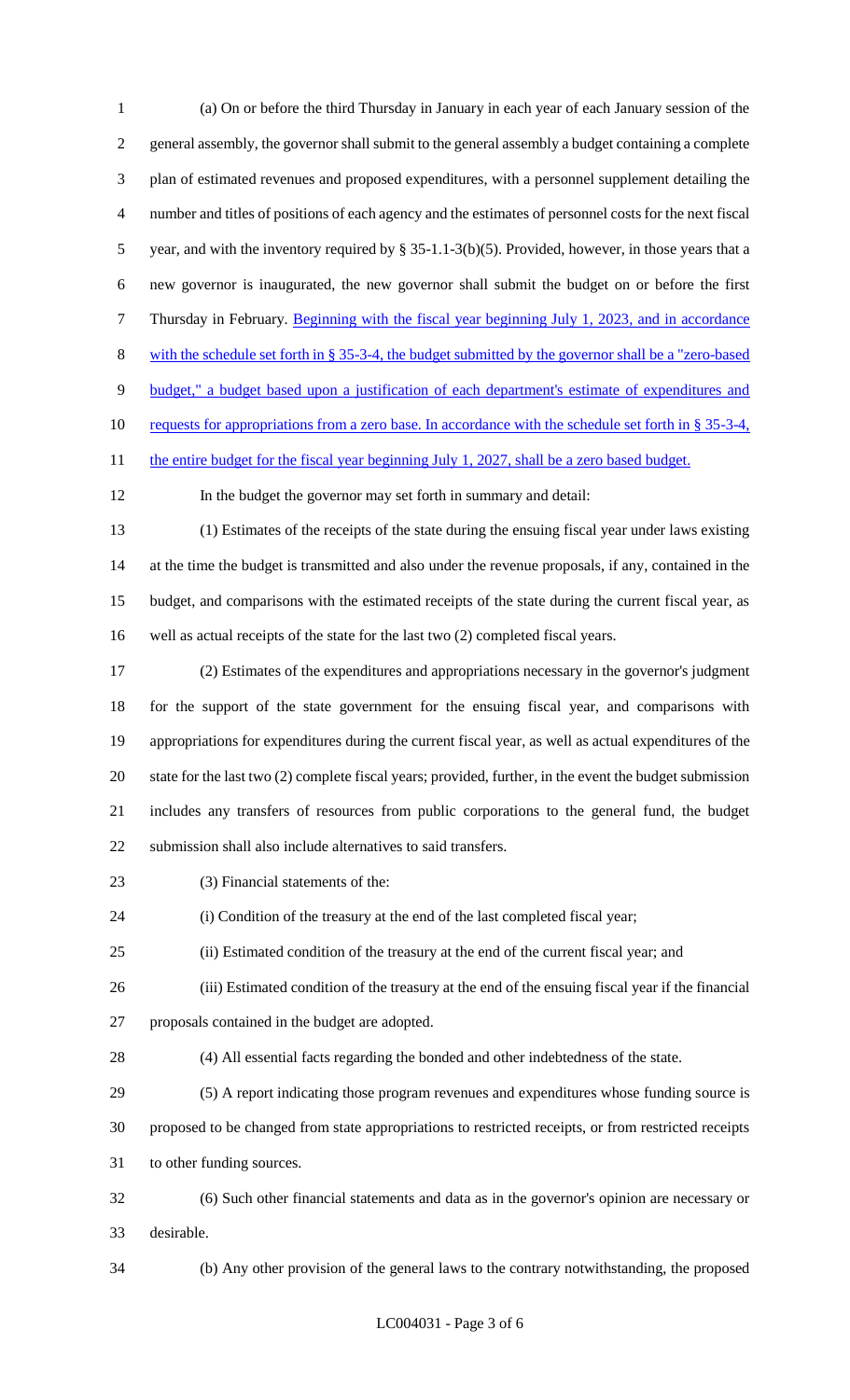appropriations submitted by the governor to the general assembly for the next ensuing fiscal year 2 should not be more than five and one-half percent (5.5%) in excess of total state appropriations, excluding any estimated supplemental appropriations, enacted by the general assembly for the fiscal year previous to that for which the proposed appropriations are being submitted; provided that the increased state-share provisions required to achieve fifty percent (50%) state financing of local school operations as provided for in P.L. 1985, ch. 182, shall be excluded from the definition of total appropriations.

8 (c) Notwithstanding the provisions of subsection (a) of this section, the governor shall 9 submit to the general assembly a budget for the fiscal year ending June 30, 2006, not later than the 10 fourth (4th) Thursday in January 2005.

11 (d) Notwithstanding the provisions of subsection (a) of this section, the governor shall 12 submit to the general assembly a supplemental budget for the fiscal year ending June 30, 2006, 13 and/or a budget for the fiscal year ending June 30, 2007, not later than Thursday, January 26, 2006. 14 (e) Notwithstanding the provisions of subsection (a) of this section, the governor shall 15 submit to the general assembly a supplemental budget for the fiscal year ending June 30, 2007, 16 and/or a budget for the fiscal year ending June 30, 2008, not later than Wednesday, January 31, 17 2007.

18 (f) Notwithstanding the provisions of subsection (a) of this section, the governor shall 19 submit to the general assembly a budget for the fiscal year ending June 30, 2012, not later than 20 Thursday, March 10, 2011.

21 (g) Notwithstanding the provisions of subsection (a) of this section, the governor shall 22 submit to the general assembly a budget for the fiscal year ending June 30, 2013, not later than 23 Tuesday, January 31, 2012.

24 (h) Notwithstanding the provisions of subsection (a) of this section, the governor shall 25 submit to the general assembly a budget for the fiscal year ending June 30, 2016, not later than 26 Thursday, March 12, 2015.

27 (i) Notwithstanding the provisions of subsection (a) of this section, the governor shall

28 submit to the general assembly a budget for the fiscal year ending June 30, 2022, not later than

29 Thursday, March 11, 2021.

#### 30 **35-3-9. Action on bills by house committee -- Hearings.**

31 The budget plan and bill or bills for proposed appropriations, when sent by the governor to 32 the general assembly, shall be referred as soon as practicable to an appropriate committee of the 33 house of representatives, and the committee shall forthwith proceed to the consideration of the bill. 34 and upon receipt of the budget plan the committee shall refer it to a budget panel consisting of three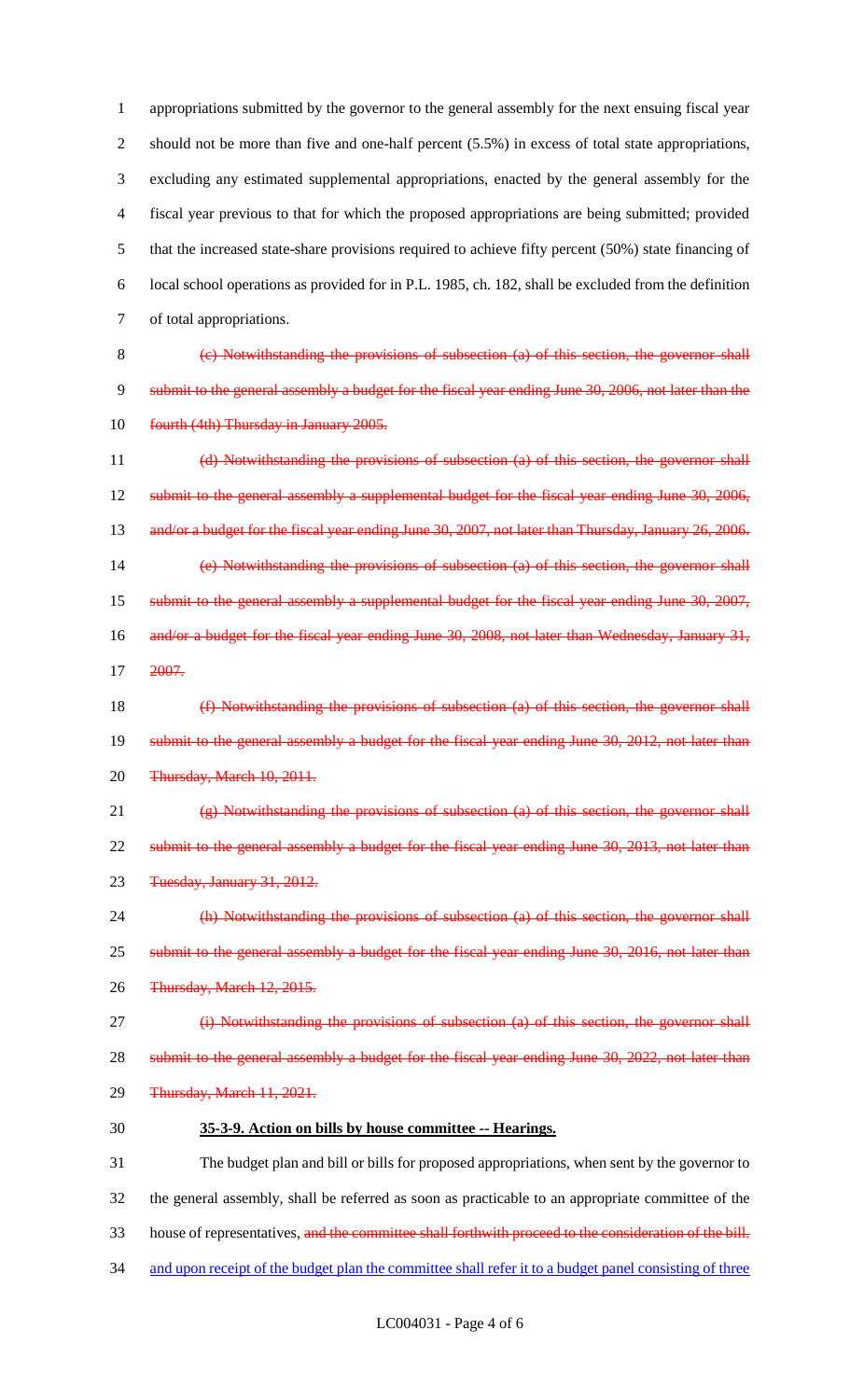(3) persons: one of whom shall be appointed by the speaker of the house; one of whom shall be appointed by the house minority leader; and one of whom shall be appointed by the senate president. The members of the panel shall be persons with expertise and experience in the areas of finance or accounting. The panel shall review the budget plan and shall consider the objectives, operations, and costs of all activities of each department; explore alternative means of conducting the activities of each department; evaluate alternative budget amounts for various levels of effort for each activity of each department. The panel shall report its findings and make its recommendations as to the needs of each department, the programs and activities of each department and all other recommendations and information that it deems appropriate, to the 10 committee, within thirty (30) days after the budget plan is referred to it. The committee shall proceed to the consideration of the bill upon receipt of this recommendation of the panel. The committee shall hear the budget officer upon the bill as a whole or upon any item thereof or any proposed amendment thereto as each may elect, and the committee may summon the budget officer to appear before it and to furnish such information relative to the bill or any item therein, or any proposed amendment thereto, as it may require, and the committee

 provided, that nothing contained in this section shall be construed to limit the right of the committee to hold public hearings upon the bill as a whole or upon any item therein, or to summon any person for examination regarding any item contained therein, or for the purpose of obtaining information

may in its discretion hear the proper person representing any department or agency desiring to be

heard with respect to any item or amendment in the bill relating to the department or agency;

 necessary for a full and proper consideration of the bill. The committee, after the consideration of the bill, shall report the bill with its recommendation endorsed thereon to the house of representatives.

SECTION 2. This act shall take effect upon passage.

======== LC004031 ========